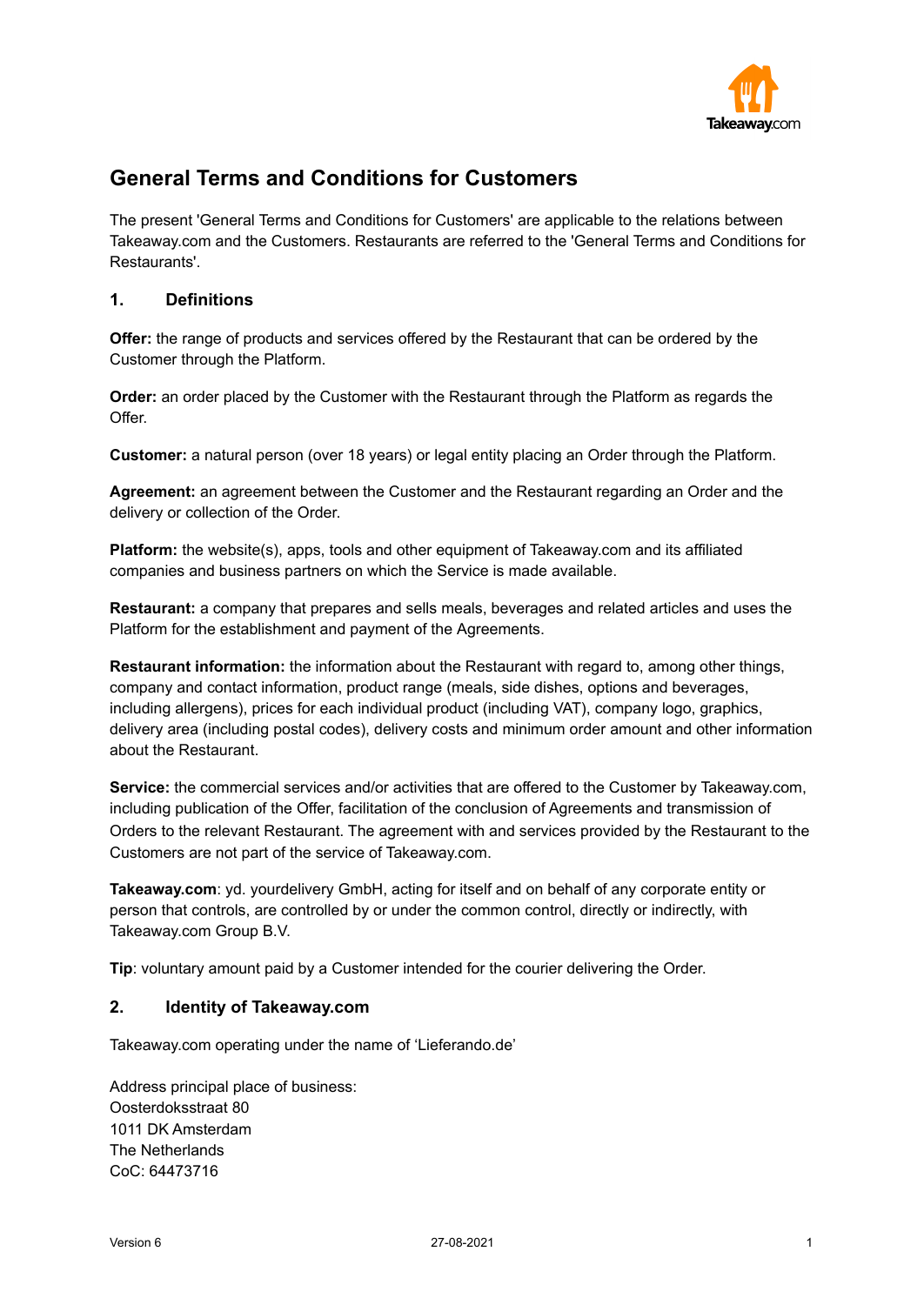

VAT no.: NL815697661B01

Correspondence address: yd. yourdelivery GmbH Cuvrystr. 50, 52, 54 / Schlesische Str. 34, 10997 Berlin info@lieferando.de

Tel: 030 837 96 000 (available Mondays until Wednesdays from 10.00h until 23.00h. Thursdays until Sundays from 10.00h until 00.00h). Fax: 0800 202 07 702

## **3. Applicability**

- 1. The present General Terms and Conditions for Customers are only applicable to the Service.
- 2. By placing an Order the Customer directly concludes an Agreement with the Restaurant for delivery of the Offer selected by the Customer.
- 3. Takeaway.com is not responsible for the Offer. As the case may be, the general terms and conditions of the Restaurant shall be applicable to the Offer in addition.

## **4. The Offer**

- 1. Takeaway.com publishes the Offer on behalf of the Restaurants on the Platform, in accordance with the Restaurant information supplied by the Restaurants. Takeaway.com does not verify the accuracy or completeness of the restaurant information and is not responsible for the performance of the Agreement.
- 2. The Restaurant may use ingredients and additives of meals and drinks, that could cause allergies and intolerances. If a Customer is allergic to any foodstuffs, we advise to contact the Restaurant by telephone for current allergen information before placing an Order.

#### **5. The Agreement**

- 1. The Agreement is effective as from the moment the Customer finalizes the Order by clicking the 'Buy now' button at the end of the the process of placing an Order through the Platform.
- 2. After receipt of the Order, Takeaway.com will electronically confirm the Order to the Customer.
- 3. The Agreement can only be executed by the Restaurant if the Customer provides correct and complete contact and address information when placing the Order. The Customer is obliged to immediately report any inaccuracies in the (payment) data supplied or mentioned to Takeaway.com or the Restaurant.
- 4. the Customer is required to be available by telephone or email (as indicated when placing the Order) for both the Restaurant and Takeaway.com for information on the status of his Order.
- 5. If the Customer decides to have the Order delivered, the Customer must be present at the delivery address indicated by the Customer in order to take receive the Order items.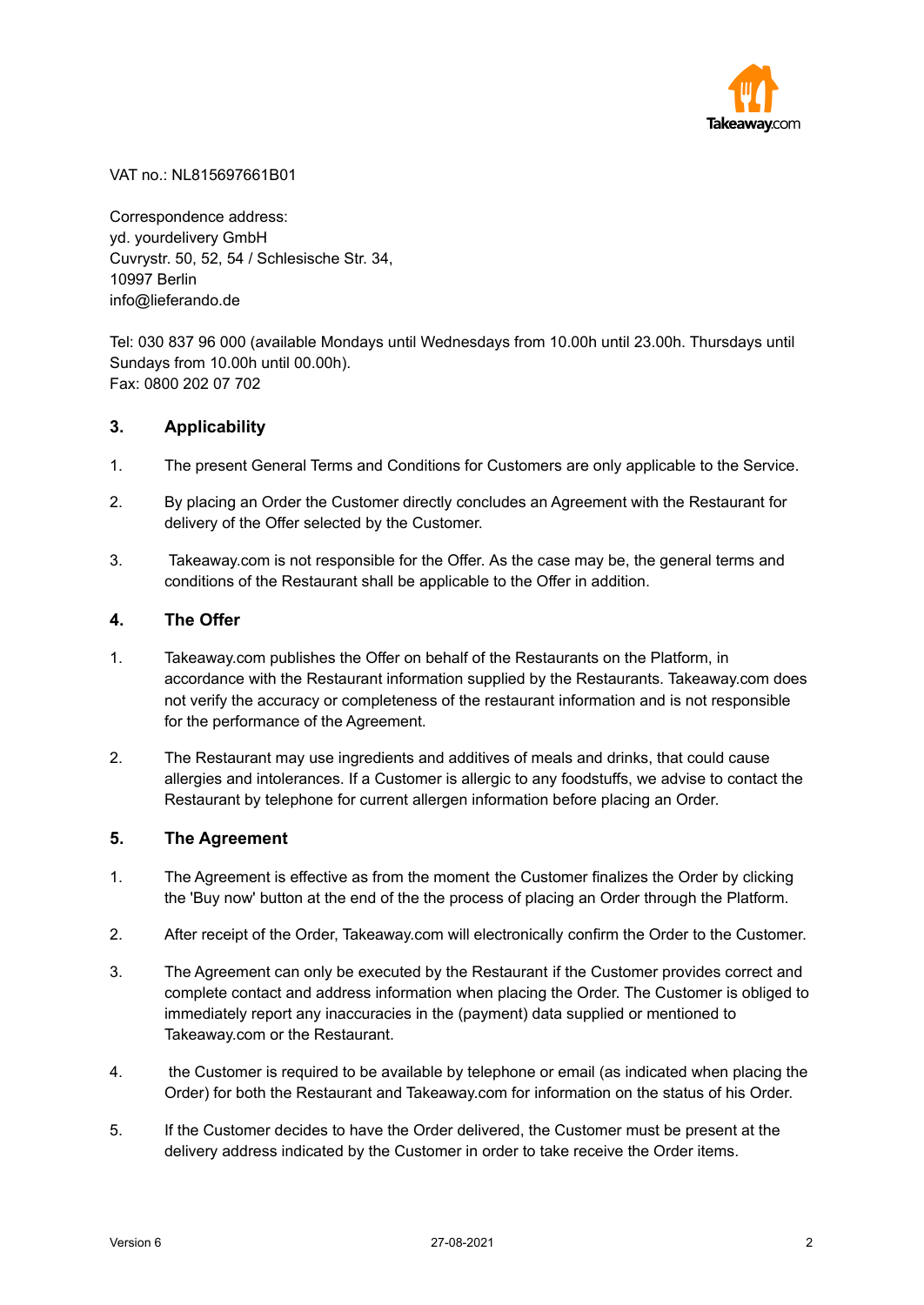

- 6. If Takeaway.com delivers the Order on behalf of the Restaurant, Takeaway.com may charge the Customer delivery costs. The current delivery costs are stated on the Platform before a customer places an Order. A receipt for these delivery costs can be requested with Takeaway.com.
- 7. If the Customer decides to collect the Order, he should be present at the selected time at the collection location of the Restaurant, as indicated in the confirmation email, text message or on the Platform.
- 8. Upon delivery of the Order, the Restaurant could ask for identification if the Order contains alcoholic products or other products with an age limit. If the Customer cannot identify himself adequately or does not meet the minimum age requirements, the Restaurant will refuse to deliver the relevant products to the Customer. In this case, cancellation costs equal to the purchase price (excluding VAT) for the product with age limit may be charged to the Customer.
- 9. Takeaway.com does not accept any liability relating to the execution of the Agreement.
- 10. After placing the Order, the Customer can upon his sole discretion choose to tip a courier via the available online payment methods.
- 11. The Tip is intended for the couriers and cannot be considered as payment for services of Takeaway.com. Takeaway.com will thereby only act as a trustee and transferor of the tip amounts.
- 12. Takeaway.com will transfer the Tip to the couriers in case those are directly engaged via Takeaway.com. In case a courier is not engaged via Takeaway.com but directly by the Restaurant, Takeaway.com transfers the Tip to the Restaurant and obliges the Restaurant to pay-out the Tip to the courier. Takeaway.com cannot guarantee or be held responsible for the transfer of the Tip from the Restaurant to the courier.
- 13 After the Customer has received a confirmation of placing the Tip, the Tip cannot be refunded or returned.

## **6. Dissolution of the Agreement and cancellation of the Order**

- 1. Considering the perishable nature of the Offer, the Customer shall not be entitled to dissolve the Agreement. Orders cannot be cancelled by the Customer with Takeaway.com. Cancellation of the Order with the Restaurant is only possible by the Customer if the Restaurant explicitly indicates that Cancellation of the Order by the Customer is possible.
- 2. The Restaurant is entitled to cancel the Order, e.g., if the Offer is no longer available, if the Customer has provided an incorrect or inoperative telephone number or other contact information, or in case of force majeure.
- 3. If the Customer places a false Order (for example by providing incorrect contact information, by not paying or by not being present on the delivery or collection location in order to receive the Order) or otherwise fails to comply with his obligations pursuant to the Agreement, Takeaway.com shall be entitled to refuse any future Orders from such Customer.
- 4. Takeaway.com is entitled to refuse Orders and cancel Agreements on behalf of the Restaurant, if there is reasonable doubt about the correctness or authenticity of the Order or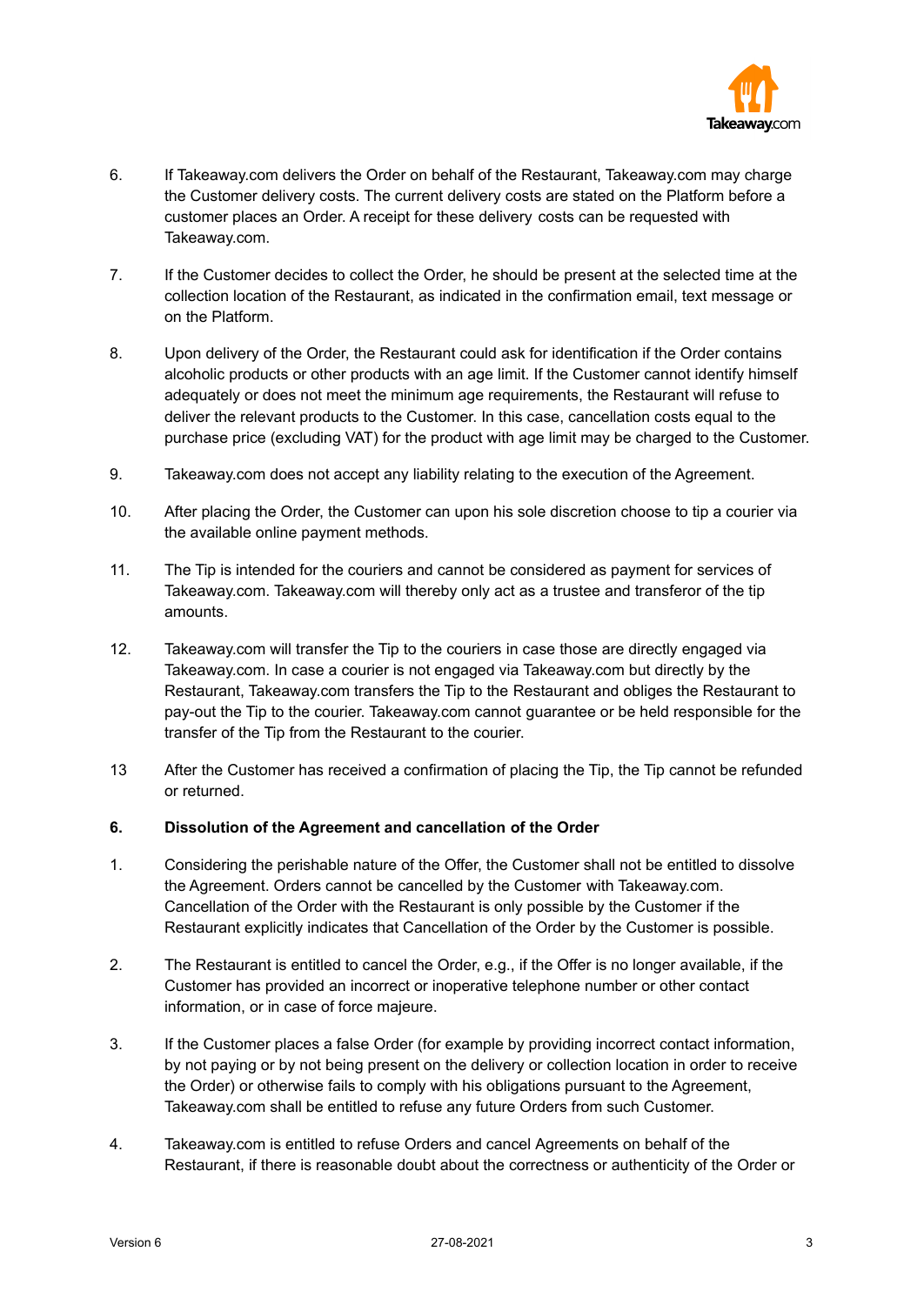

contact information. If the Customer places Orders that appear as false or fraudulent, Takeaway.com may report this to the police.

## **7. Withdrawal**

- 1. The Customer cannot revoke an Order with the Restaurant, as far as the delivery of goods is concerned:
	- which are not prefabricated and for the production of which an individual selection or determination by the consumer is decisive or which are clearly tailored to the personal needs of the consumer (§ 312g (2) no. 1 BGB);
	- which can spoil quickly or whose expiry date would be exceeded quickly (§ 312g para. 2 no. 2 BGB);
	- which for reasons of health protection or hygiene are not suitable for return if their seal has been removed after delivery (§ 312g para. 2 no. 3 BGB);
	- if these were inseparably mixed with other goods after delivery due to their nature  $(8, 312q)$ para. 2 no. 4 BGB).
- 2. For the part of the order which does not fall under the exclusion facts mentioned above, the Customer is entitled to a right of withdrawal insofar as the Customer is a consumer within the meaning of § 13 BGB. "Consumer" is any natural person who enters into a legal transaction for purposes which are predominantly neither commercial nor self-employed.

## **Cancellation**

# **Right of withdrawal**

You have the right to cancel the contract with the Restaurant within fourteen days without giving any reason.

The cancellation period is fourteen days from the date on which you or a third party named by you, who is not the carrier, has taken possession of the goods.

To exercise your right of withdrawal, you must send a clear statement (eg a letter, fax but preferably an e-mail) to Takeaway.com (yd yourdelivery GmbH, Cuvrystr. 50, 52, 54 / Schlesische Str. 34,

10997 Berlin, info@lieferando.de, fax: 0800 202 07 702) about your decision to cancel the Agreement. You can use the attached model withdrawal form, which is not required.

In order not to exceed the cancellation period, it is sufficient to send the notification of the exercise of the right of withdrawal before the expiry of the withdrawal period.

#### **Consequences of the cancellation**

If you revoke the Agreement, the Restaurant has to return all your payments, including delivery costs (except for the additional costs that result from you selecting a different type of delivery than the most favourable standard delivery offered by us), immediately and no later than fourteen days from the day on which the notification of your cancellation of the contract has been received by us. For the repayment, the Restaurant uses the same means of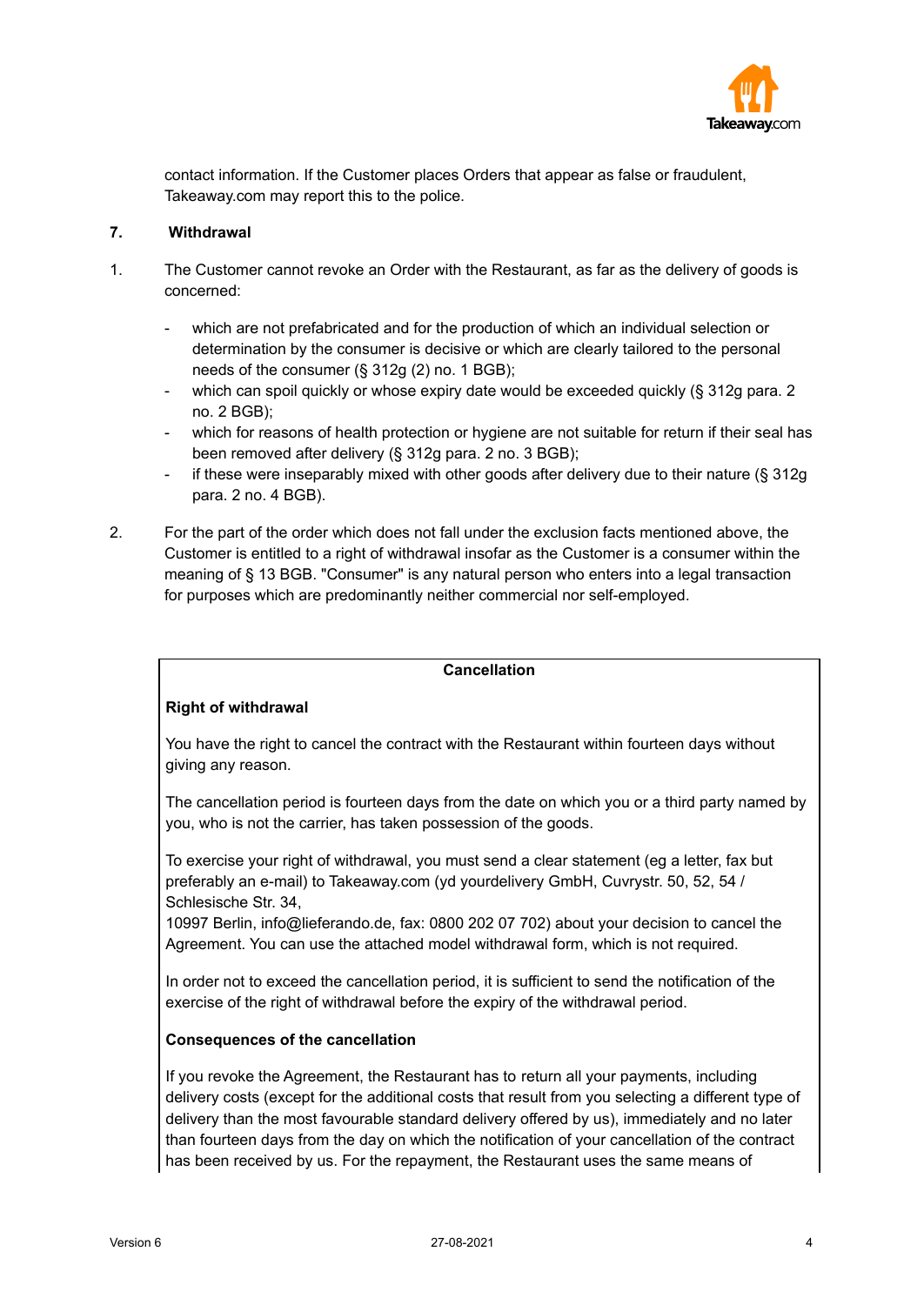

payment that you used in the original transaction, unless otherwise agreed with you; In no case will you be charged for repayment fees.

The Restaurant may refuse to repay until it has received the goods back or until you have provided proof that you have returned the goods, whichever is the earlier.

You bear the immediate costs of returning the goods.

You only have to pay for a possible loss in value of the goods, if this loss of value is due to a handling that is not necessary for the examination of the nature, characteristics and functioning of the goods

| <b>Model withdrawal form</b>                                                                                                                                    |
|-----------------------------------------------------------------------------------------------------------------------------------------------------------------|
| (If you want to cancel the Agreement, please fill out this form and send it back to<br>$US.$ )                                                                  |
| to yd. Yourdelivery GmbH, Cuvrystr. 50, 52, 54 / Schlesische Str. 34,<br>10997 Berlin, info@lieferando.de, Fax: 0800 202 07 702                                 |
| I / we (*) hereby revoke the Agreement concluded by me / us (*) for the purchase<br>of the following goods $(*)$ / the provision of the following service $(*)$ |
| Ordered on (*) / received on (*)                                                                                                                                |
| name of the consumer (s)                                                                                                                                        |
| address of the consumer (s)                                                                                                                                     |
| Signature of the consumer (s) (only when notified on paper)                                                                                                     |
| date                                                                                                                                                            |
| (*) Delete as appropriate.                                                                                                                                      |

## **8. Payment**

- 1. At the moment the Agreement is concluded in accordance with the provisions these General Terms and Conditions for Customers, Customer is obliged to pay the Restaurant for the Order. The Customer may fulfil this payment obligation by using an online payment method through the Platform or by payment to the Restaurant at the door or at the collection location.
- 2. Subject to the provisions of these General Terms and Conditions for Customers, the (partial) reimbursement of an online payment shall only be possible if the Order cannot be delivered (entirely). The reimbursement shall always be made into the same account as the one from which the payment has been made. Depending on the payment method used by the Customer, the processing of the reimbursement will take a maximum of 10 working days.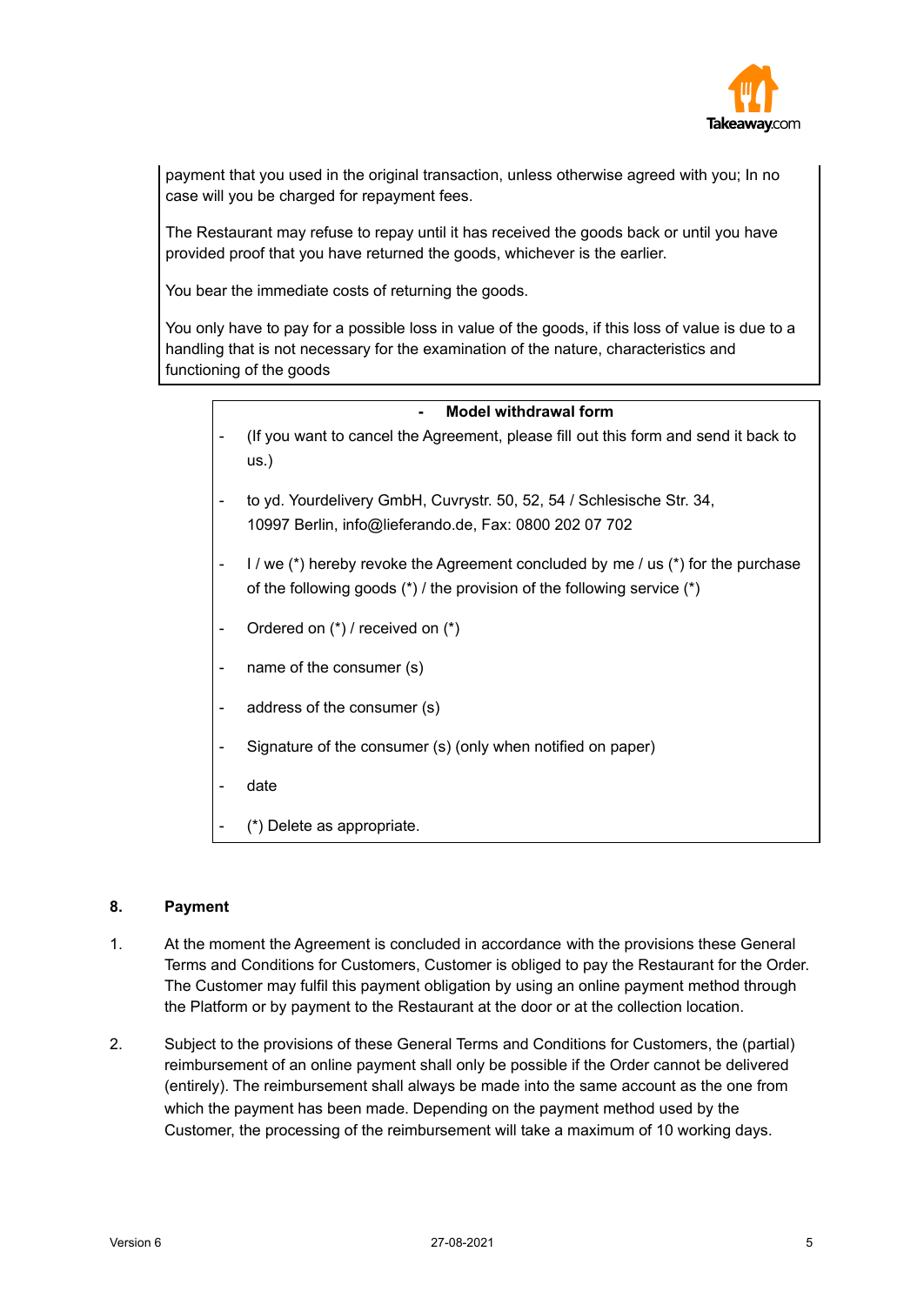

3. The Restaurant has authorized Takeaway.com to accept the Customer's online payment on behalf of the Restaurant.

## **9. Complaints settlement**

- 1. Complaints from the Customer about the Offer, the Order or the performance of the Agreement, are to be filed with the Restaurant. The sole responsibility for the Offer of the Restaurant and the performance of the Agreement lies with the Restaurant. Takeaway.com may only assume a mediating role.
- 2. If the Customer has a complaint as regards the Service, the complaint is to be communicated by means of the contact form, by email or ordinary mail to the Takeaway.com customer service, at the contact address as indicated in article 2 of the present General Terms and Conditions for Customers.
- 3. Once the complaint has been received by Takeaway.com, the latter shall react as soon as possible, but not later than within one week, with a confirmation of receipt. Takeaway.com aims to handle the complaint as soon as possible, but not later than within two weeks.
- 4. Complaints as described in sections 1 and 2 of this article must be filed promptly within due time after the Customer has detected the shortcomings, be fully and clearly described and filed with the respective Restaurant (section 1) or Takeaway.com (section 2).
- 5. The European Commission manages an ODR platform. This platform can be found on http://ec.europa.eu/odr. Takeaway.com explicitly excludes the use of any Alternative Dispute Resolution as referred to in Directive 2013/11/EU. The email address of Takeaway.com is [info@lieferando.de](mailto:info@lieferando.de).
- 6. Takeaway.com is not willing or obliged to participate in dispute resolution procedures before a consumer arbitration board.

# **10. Newsletter**

1. When placing the Order, the Customer may also subscribe to the Takeaway.com newsletter. The Customer can unsubscribe from this newsletter through <https://www.lieferando.de/meinaccount/my-details></u> or by contacting the customer service (see 'Correspondence Address' in article 2 of these General Terms and Conditions for Customers). There are no other costs than the transmission costs according to the basic tariffs.

## **11. Reviews of the Restaurant**

- 1. Takeaway.com offers customers the opportunity to rate the performance of the Restaurant. The customer's ratings must not be of radical, sexist, insulting, libelous or otherwise unlawful content and should otherwise violate any third party rights (including intellectual property rights).
- 2. Takeaway.com may post reviews on the platform and remove them from the platform if the ratings violate the aforementioned criteria.

#### **12. Inspection and correction of stored personal data**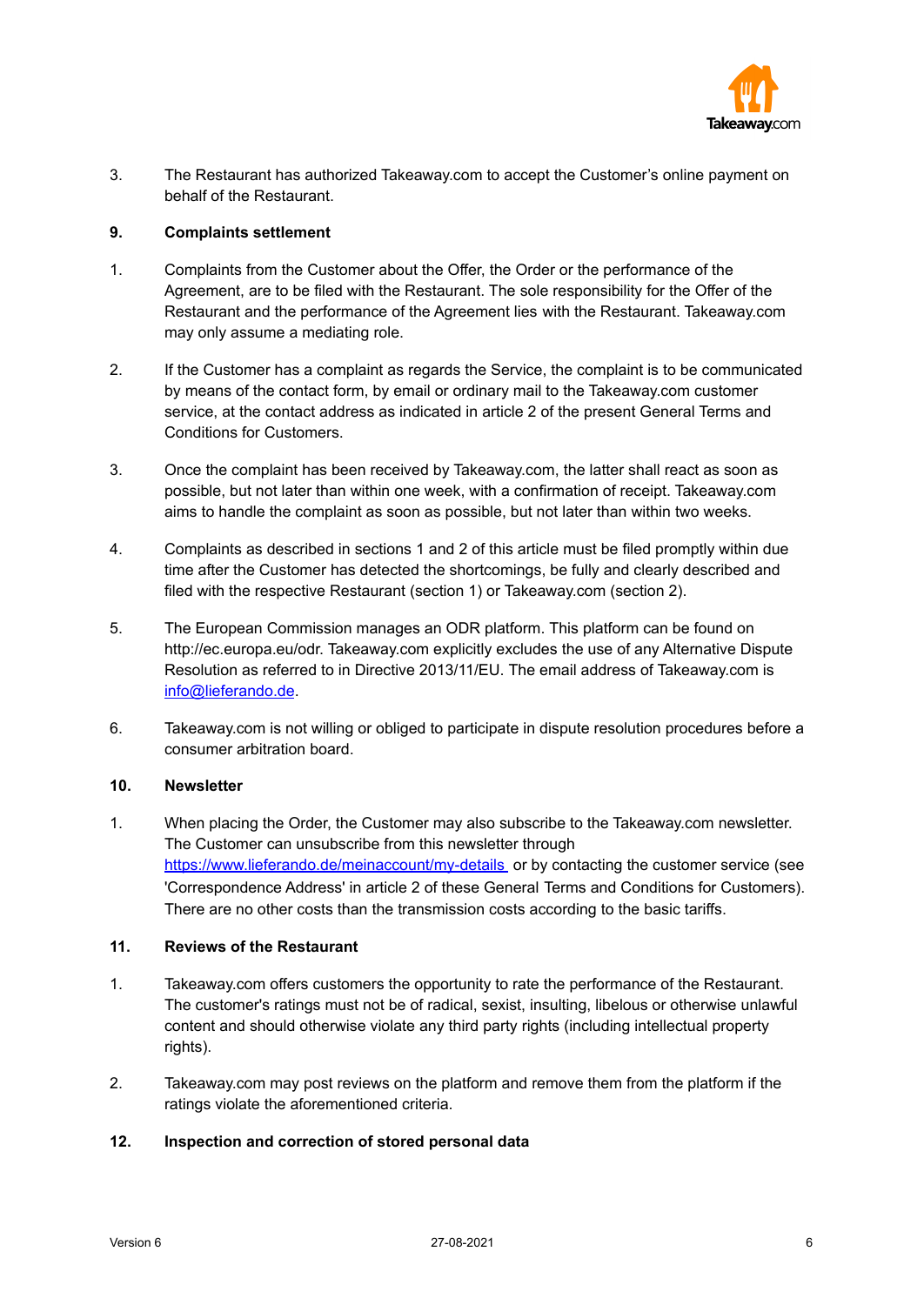

1. Takeaway.com shall process personal data relating to the Customer. The processing of personal data is subject to the Privacy [Statement.](http://www.takeaway.com/switzerland/privacy-statement)

## **13. Takeaway.com's liability**

- 1. Takeaway.com shall not accept any responsibility or liability for the contents of the Offer, the Restaurant information on the Platform, and/or Platform availability.
- 2. Apart from this, Takeaway.com is liable as follows:

a. In the following cases Takeaway.com is liable in accordance with the statutory provisions for reimbursement of expenses and damages (hereinafter referred to as "Damages"): in case of liability under the Product Liability Act (Produkthaftungsgesetz), in case of intent or fraudulent misrepresentation, in case of gross negligence, for injury to life, body or health, upon acceptance of a warranty by Takeaway.com and in all other cases of mandatory liability.

b. Takeaway.com is also liable for the culpable violation of so-called cardinal obligations for damages in accordance with the statutory provisions. Cardinal duties in this sense are all obligations whose infringement jeopardizes the achievement of the purpose of the contract as well as all obligations of which the fulfillment enables the proper execution of the contract and on whose observance the restaurant may regularly rely. However, as far as the breach of a cardinal obligation was only slightly negligent and did not lead to injury to life, limb or health, claims for damages are limited in height to the typical foreseeable damage.

c. Incidentally, claims of the Customer for damages against Takeaway.com - for whatever legal reason, in particular for material defect, lack of rights and / or breach of other obligations under the obligation or from a pre-contractual obligation (zBiSv § 311 Abs. 2 BGB) or from tort by Takeaway. com, its legal representatives, employees or agents, from § 311 a BGB– are excluded.

d. Insofar as the liability of Takeaway.com is limited or excluded according to the above provisions, this also applies to the personal liability of the legal representatives, employees and agents of Takeaway.com.

e. A change in the burden of proof to the detriment of the Customer is not intended with the provisions above.

f. An exclusion or a restriction of claims of the Customer on default interest or on the lump sum according to § 288 Abs. 5 BGB or on compensation of the damage, which is justified in costs of the legal pursuit, is not intended with the above regulations.

g. Claims of the Customer for damages expire conform their statutory time limitation.

#### **14. Other**

1. Exclusively the law of the Federal Republic of Germany, excluding the UN Sales Convention apply.